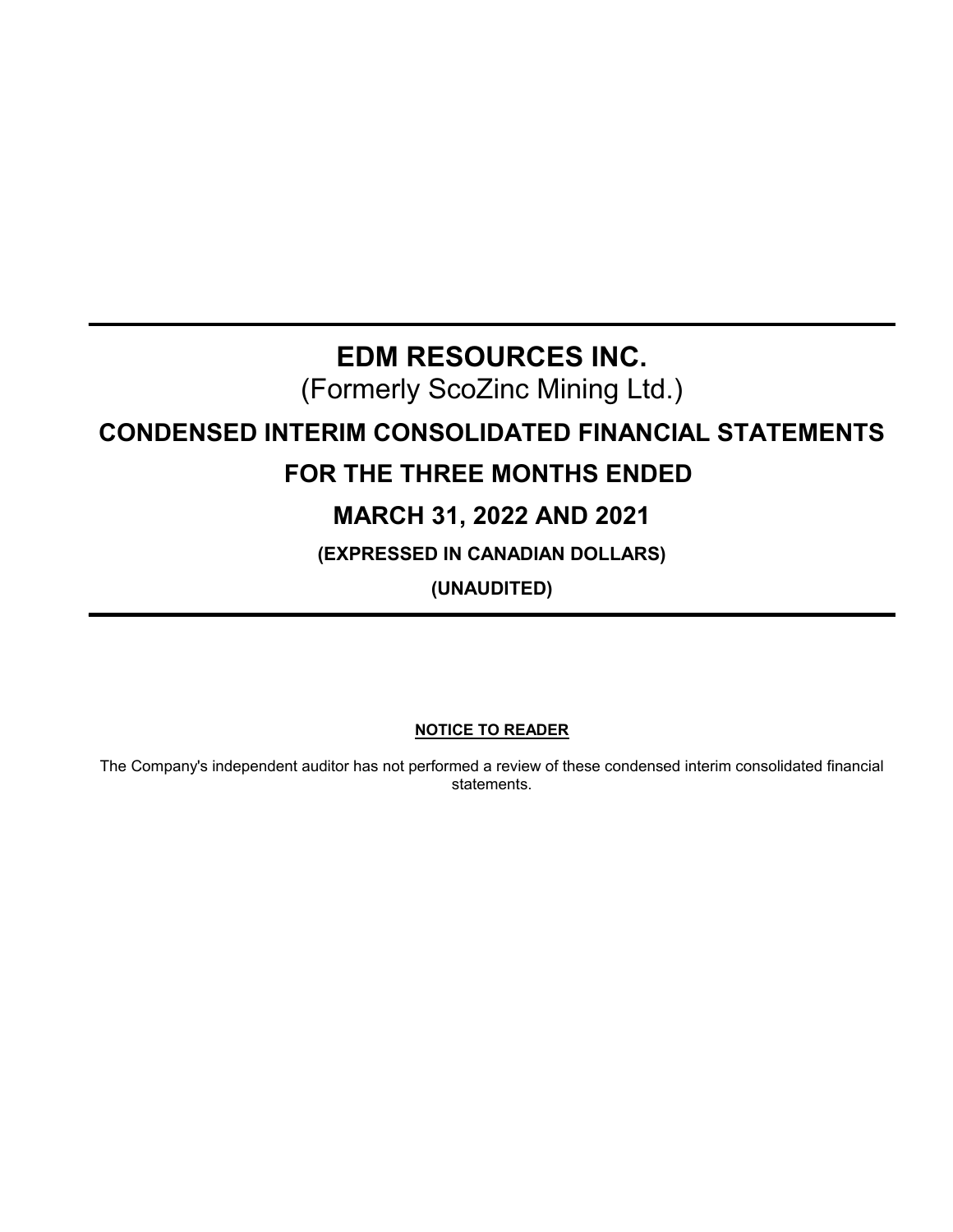# **EDM Resources Inc.** (Formerly ScoZinc Mining Ltd.) **CONDENSED INTERIM CONSOLIDATED STATEMENTS OF FINANCIAL POSITION (PRESENTED IN CANADIAN DOLLARS) (UNAUDITED)**

| As at                                                                                                                                 |    | March 31,<br>2022                                    | December 31,<br>2021 |                                                    |
|---------------------------------------------------------------------------------------------------------------------------------------|----|------------------------------------------------------|----------------------|----------------------------------------------------|
| <b>ASSETS</b>                                                                                                                         |    |                                                      |                      |                                                    |
| Current<br>Cash<br>Amounts receivable and prepaid expenses (Note 5)                                                                   | \$ | 876,049<br>99,926                                    | \$                   | 1,134,917<br>125,132                               |
|                                                                                                                                       |    | 975,975                                              |                      | 1,260,049                                          |
| Cash held for reclamation (Note 3)<br>Property, plant and equipment (Note 4)<br>Exploration and evaluation assets (Note 6)            |    | 3,142,669<br>7,881,152<br>7,560,585                  |                      | 3,133,752<br>7,861,807<br>7,500,714                |
|                                                                                                                                       |    | 18,584,406                                           |                      | 18,496,273                                         |
|                                                                                                                                       | \$ | 19,560,381                                           | \$                   | 19,756,322                                         |
| <b>LIABILITIES</b>                                                                                                                    |    |                                                      |                      |                                                    |
| Current<br>Accounts payable and accrued liabilities (Note 7)<br>Amounts payable to related parties (Note 12)                          | \$ | 121,843<br>45,924                                    | \$                   | 104,668<br>63,636                                  |
| Decommissioning liability (Note 8)<br>Loan payable (Note 13)                                                                          |    | 167,767<br>8,703,126<br>60,000                       |                      | 168,304<br>8,695,070<br>60,000                     |
|                                                                                                                                       |    | 8,930,893                                            |                      | 8,923,374                                          |
| <b>SHAREHOLDERS' EQUITY</b><br>Share capital (Note 9)<br>Warrants (Note 10(b))<br>Contributed surplus (Notes 10(a), 10(c))<br>Deficit |    | 86,368,234<br>813,265<br>1,007,528<br>(77, 559, 539) |                      | 86,313,034<br>813,265<br>292,882<br>(77, 223, 233) |
|                                                                                                                                       |    | 10,629,488                                           |                      | 10,195,948                                         |
|                                                                                                                                       | \$ | 19,560,381                                           | \$                   | 19,119,322                                         |

**Nature of Operations and Going Concern** (Note 1) **Subsequent Event** (Note 15)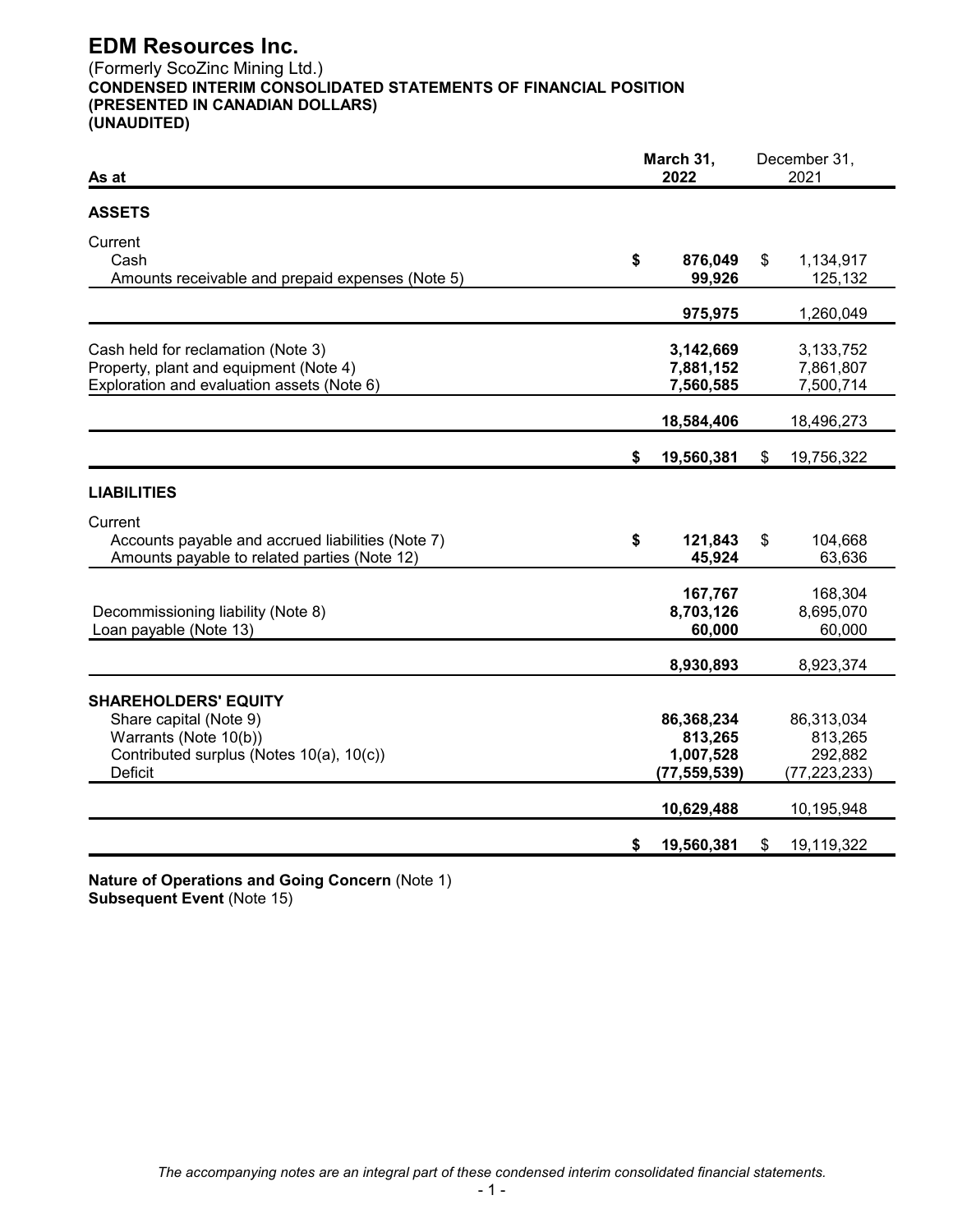# **EDM Resources Inc.**

(Formerly ScoZinc Mining Ltd.) **CONDENSED INTERIM CONSOLIDATED STATEMENTS OF LOSS AND COMPREHENSIVE LOSS (PRESENTED IN CANADIAN DOLLARS) (UNAUDITED)**

| For the Three Months Ended March 31,              |    | 2022       | 2021<br>(Restated) |
|---------------------------------------------------|----|------------|--------------------|
|                                                   |    |            |                    |
|                                                   |    |            | (Note 14)          |
| <b>EXPENSES</b>                                   |    |            |                    |
| Salaries and benefits (Note 12)                   | \$ | 105,968    | \$<br>117,402      |
| Office and general                                |    | 20,488     | 24,357             |
| Legal and accounting fees                         |    | 56,916     | 19,441             |
| Investor relations                                |    |            | 1,433              |
| Amortization (Note 4)                             |    | 5,207      | 5,370              |
| Consulting                                        |    | 62,000     | 96,251             |
| Stock-based payments (Note 10(a) and (c))         |    | 77,646     | 25,040             |
| Regulatory fees                                   |    | 8,942      | 3,217              |
|                                                   |    | (337, 167) | (292, 511)         |
| Interest income                                   |    | 8,917      | 8,816              |
| Accretion of decommissioning liability (Note 8)   |    | (8,056)    | (29, 869)          |
|                                                   |    |            |                    |
| <b>LOSS AND COMPREHENSIVE LOSS FOR THE PERIOD</b> | S. | (336, 306) | \$<br>(313, 564)   |
|                                                   |    |            |                    |
| <b>Basic and diluted loss per share (Note 11)</b> | \$ | (0.02)     | \$<br>(0.02)       |
|                                                   |    |            |                    |
| Weighted average number of common shares          |    |            |                    |
| outstanding - basic and diluted                   |    | 18,001,346 | 14,205,342         |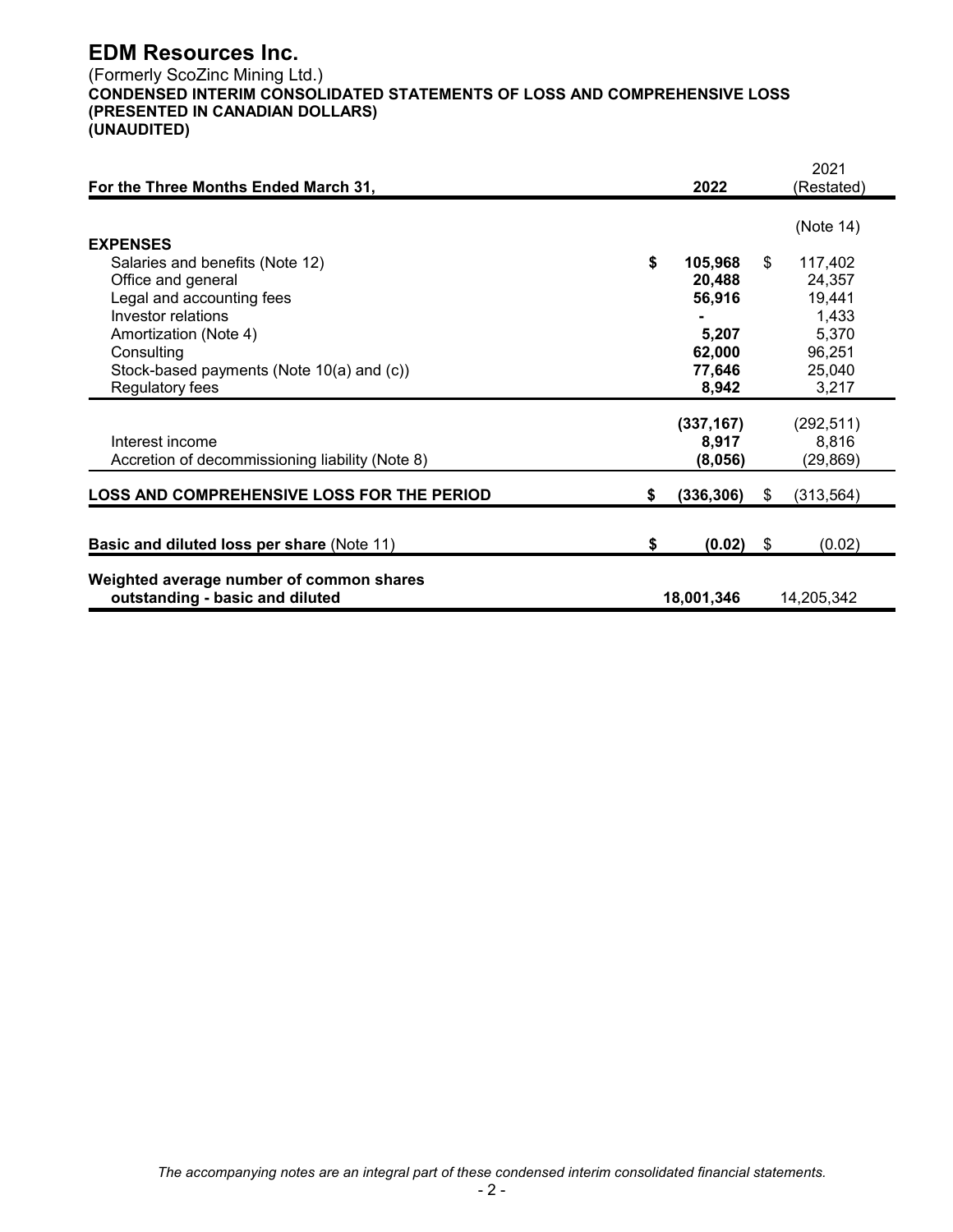# **EDM Resources Inc.**

# (Formerly ScoZinc Mining Ltd.) **CONDENSED INTERIM CONSOLIDATED STATEMENTS OF CHANGES IN SHAREHOLDERS' EQUITY (PRESENTED IN CANADIAN DOLLARS, EXCEPT SHARE AMOUNTS) (UNAUDITED)**

|                                                 | Number of<br><b>Shares</b> | <b>Share</b><br>Capital    | <b>Warrants</b>          | <b>Contributed</b><br><b>Surplus</b> | <b>Deficit</b>                                   | Total                |
|-------------------------------------------------|----------------------------|----------------------------|--------------------------|--------------------------------------|--------------------------------------------------|----------------------|
| Balance, December 31, 2020                      |                            | 14,084,794 \$83,791,810 \$ | 1,031,722 \$             |                                      | 841,538 \$(75,870,768) \$                        | 9,794,302            |
| Exercise of warrants                            | 333.333                    | 166,667                    |                          |                                      |                                                  | 166,667              |
| Stock-based compensation                        |                            |                            |                          | 25,040                               |                                                  | 25,040               |
| Loss for the period                             |                            |                            |                          |                                      | (313,564)                                        | (313, 564)           |
| Balance, March 31, 2021                         | 14,418,127                 | 83,958,477                 | 1,031,722                | 866,578                              | (76, 184, 332)                                   | 9,672,445            |
| Balance, December 31, 2021                      |                            | 17,932,068 \$86,313,034 \$ | 813,265 \$               |                                      | 929,882 \$(77,223,233) \$10,832,948              |                      |
| Exercise of warrants                            | 110,400                    | 55,200                     |                          |                                      |                                                  | 55.200               |
| Stock-based compensation<br>Loss for the period | $\blacksquare$             | $\sim$                     | $\overline{\phantom{0}}$ | 77,646                               | (336, 306)                                       | 77,646<br>(336, 306) |
| Balance, March 31, 2022                         |                            | 18,042,468 \$86,368,234 \$ |                          |                                      | 813,265 \$ 1,007,528 \$(77,559,539) \$10,629,488 |                      |

*The accompanying notes are an integral part of these condensed interim consolidated financial statements.*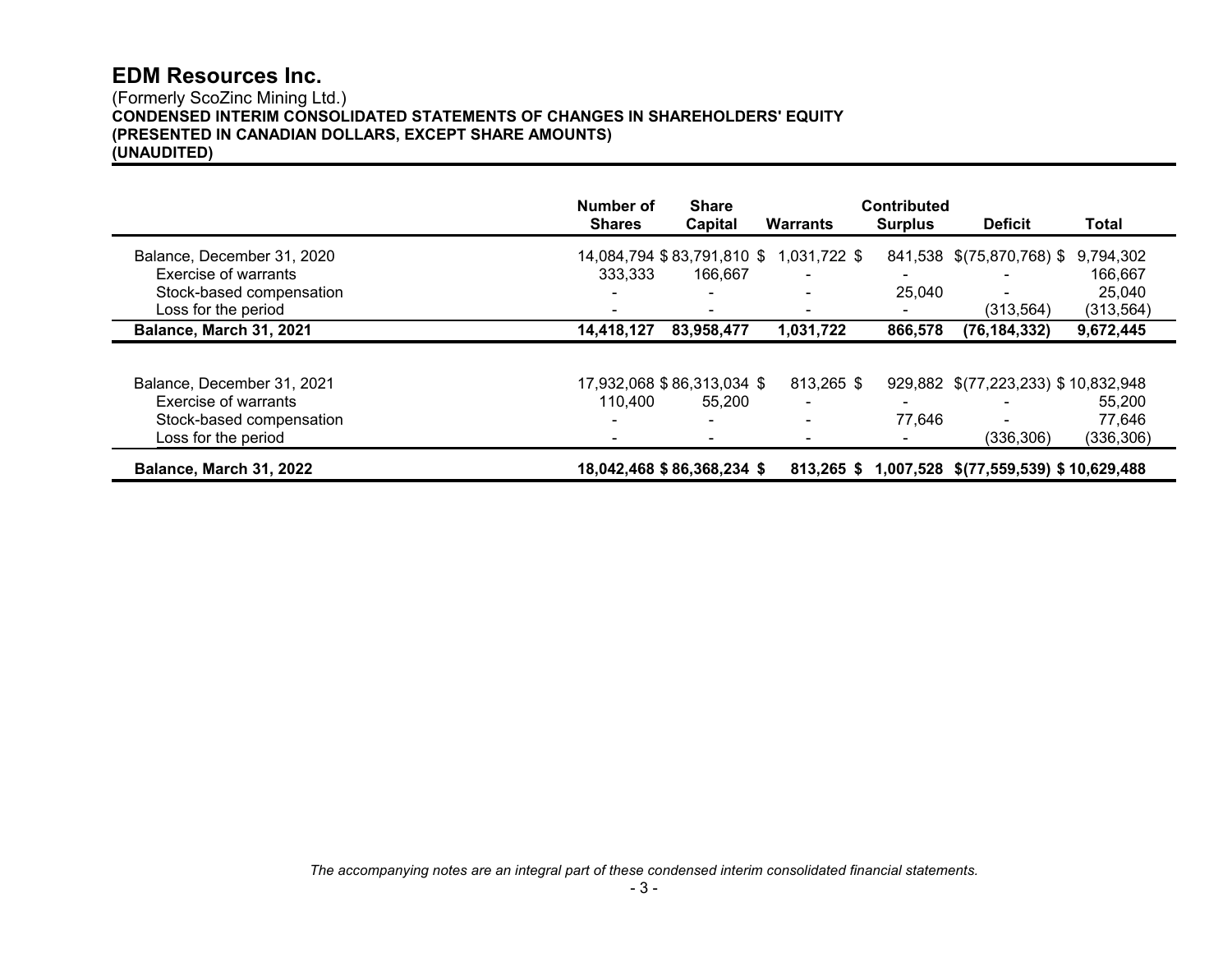# **EDM Resources Inc.**

(Formerly ScoZinc Mining Ltd.) **CONDENSED INTERIM CONSOLIDATED STATEMENTS OF CASH FLOWS (PRESENTED IN CANADIAN DOLLARS) (UNAUDITED)**

| For the Three Months Ended March 31,                                                                                                                                 | 2022                                                     | 2021<br>(Restated)                                        |
|----------------------------------------------------------------------------------------------------------------------------------------------------------------------|----------------------------------------------------------|-----------------------------------------------------------|
|                                                                                                                                                                      |                                                          | (Note 14)                                                 |
| <b>CASH (USED IN) PROVIDED BY:</b>                                                                                                                                   |                                                          |                                                           |
| <b>OPERATING ACTIVITIES</b><br>Loss for the period:<br>Amortization<br>Share-based payments<br>Accrued interest income<br>Accretion of decomissioning liability      | \$<br>(336, 306)<br>5,207<br>77,646<br>(8, 917)<br>8,056 | \$<br>(313, 564)<br>5,370<br>25,040<br>(8, 816)<br>29,869 |
|                                                                                                                                                                      | (254, 314)                                               | (262, 101)                                                |
| Net change in non-cash working capital:<br>Amounts receivable and prepaid expenses<br>Accounts payable and accrued liabilities<br>Amounts payable to related parties | 25,206<br>17,175<br>(17, 712)                            | 25,002<br>(16, 549)<br>(11, 583)                          |
|                                                                                                                                                                      | (229, 645)                                               | (265, 231)                                                |
| <b>INVESTING ACTIVITIES</b><br>Exploration and evaluation assets<br>Acquisition of property, plant and equipment                                                     | (59, 871)<br>(24, 552)                                   | (67, 709)                                                 |
|                                                                                                                                                                      | (84, 423)                                                | (67, 709)                                                 |
| <b>FINANCING ACTIVITIES</b><br>Share capital issued on exercise of warrants<br>Proceeds from loans payable                                                           | 55,200                                                   | 166,667<br>20,000                                         |
|                                                                                                                                                                      | 55,200                                                   | 186,667                                                   |
| <b>CHANGE IN CASH</b>                                                                                                                                                | (258, 868)                                               | (146, 273)                                                |
| <b>CASH, BEGINNING OF PERIOD</b>                                                                                                                                     | 1,134,917                                                | 243,354                                                   |
| <b>CASH, END OF PERIOD</b>                                                                                                                                           | \$<br>876,049                                            | \$<br>97,081                                              |
| <b>SUPPLEMENTARY CASH FLOW INFORMATION:</b><br>Change in estimated decommissioning liability                                                                         | \$<br>8,056                                              | \$<br>29,869                                              |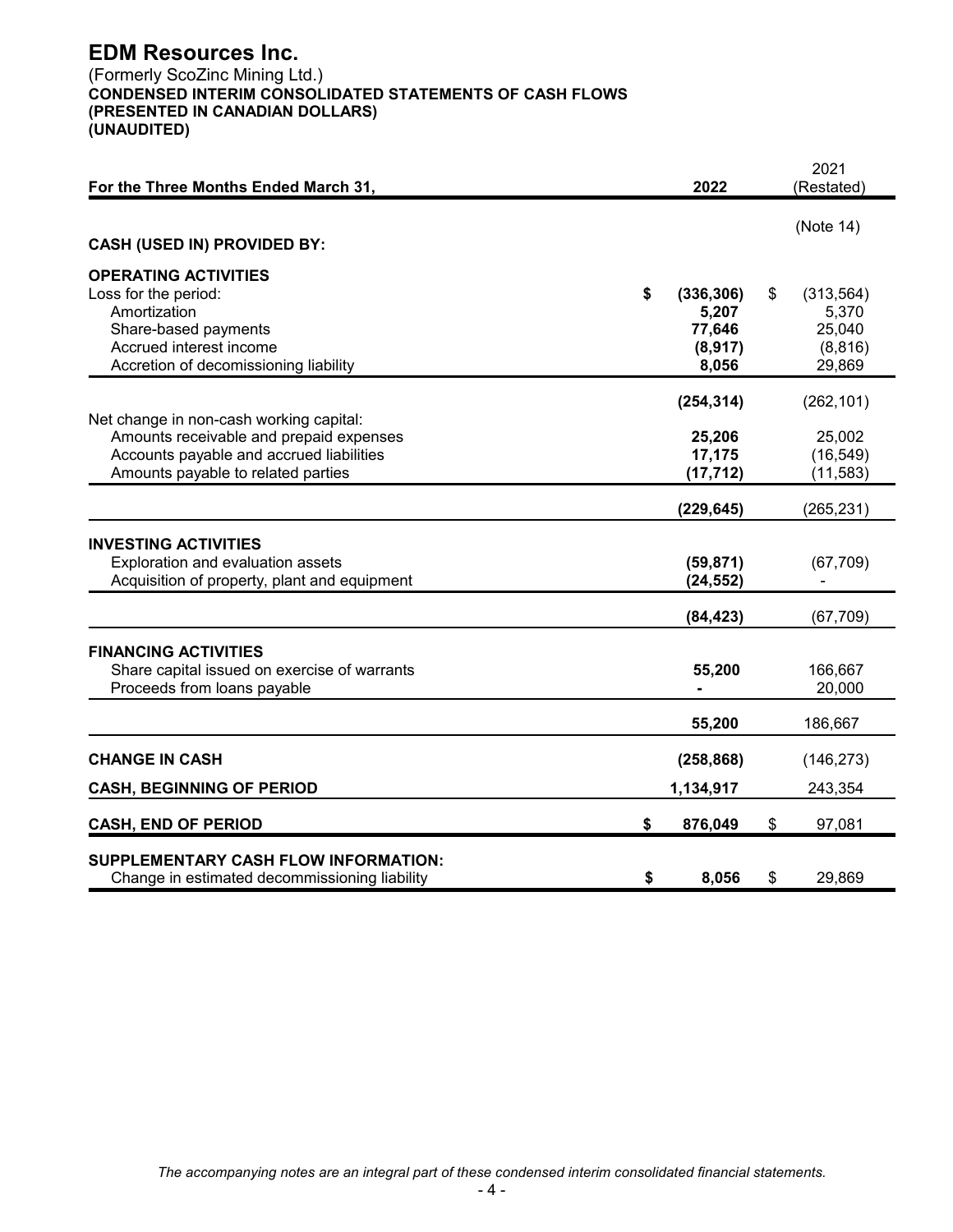# **1. NATURE OF OPERATIONS AND GOING CONCERN**

EDM Resources Inc. (formerly ScoZinc Mining Ltd.) (the "Company" or "EDM"), and its wholly owned subsidiary Scotia Mine Limited (collectively, the "Group") is engaged in base metals mining and related activities, including the exploration and evaluation of mineral property interests that are considered to have the potential for economic mineralization and development. The Company is a public company, which is listed on the TSX Venture Exchange, incorporated on March 9, 2004 and domiciled in Canada. The address of its registered office is Purdy's Wharf, 1959 Upper Water Street, Suite 1301, Nova Scotia, B3J 3N2.

On January 12, 2022, the Company changed its name to EDM Resources Inc. On March 25, 2022, the Company changed the name of its wholly owned subsidiary to Scotia Mine Limited.

The condesned interim consolidated financial statements have been prepared on a going concern basis, which assumes the Company will continue in operation through the fiscal year and into the foreseeable future and will be able to realize assets and discharge its liabilities and commitments in the normal course of operations at the amounts stated in the condensed interim consolidated financial statements.

The Company has not generated revenue from operations. The Company has incurred a loss of \$ 336,306 for the three months ended March 31, 2022 (three months ended March 31, 2021 - \$313,564), and as of that date has an accumulated deficit of \$77,559,539 (December 31, 2021 - \$77,223,233). As at March 31, 2022, cash amounted to \$ 876,049 (December 31, 2021 - \$1,134,917), and the Company had working capital of \$ 808,208 (December 31, 2021 - \$1,091,745), The ability of the Company to carry out its planned business objectives is dependent on its ability to raise adequate financing from lenders, shareholders and other investors and/or generate operating profitability and positive cash flow. There can be no assurances that the Company will continue to obtain the additional financial resources necessary and/or achieve profitability or positive cash flows. If the Company is unable to obtain adequate financing, the Company will be required to curtail operations, and development activities and there would be significant uncertainty whether the Company would continue as a going concern and realize its assets and settle its liabilities and commitments in the normal course of business.

At March 31, 2022, the Company had sufficient cash on hand to meet all planned exploration, development, general expenses and property payments for the next twelve months. The Company plans to raise additional capital to further develop and explore its project, however the Company may increase or decrease expenditures as necessary to adjust to a changing capital market environment.

The above factors indicate the existence of material uncertainties that may cast significant doubt on the ability of the Company to continue as a going concern.

The condensed interim consolidated financial statements do not include any adjustments that might be necessary if the Company is unable to continue as a going concern. If management is unsuccessful in securing capital, the Company's assets may not be realized or its liabilities discharged at their carrying amounts and these differences could be material.

#### Covid-19 Impact

Due to the worldwide COVID-19 outbreak, material uncertainties may come into existence that could influence management's going concern assumption. Management cannot accurately predict the future impact COVID-19 may have on:

- Global metal prices;
- The severity and the length of potential measures taken by governments to manage the spread of the virus and their effect on labour availability and supply lines;
- Availability of essential supplies;
- Purchasing power of the Canadian dollar; and
- Ability to obtain funding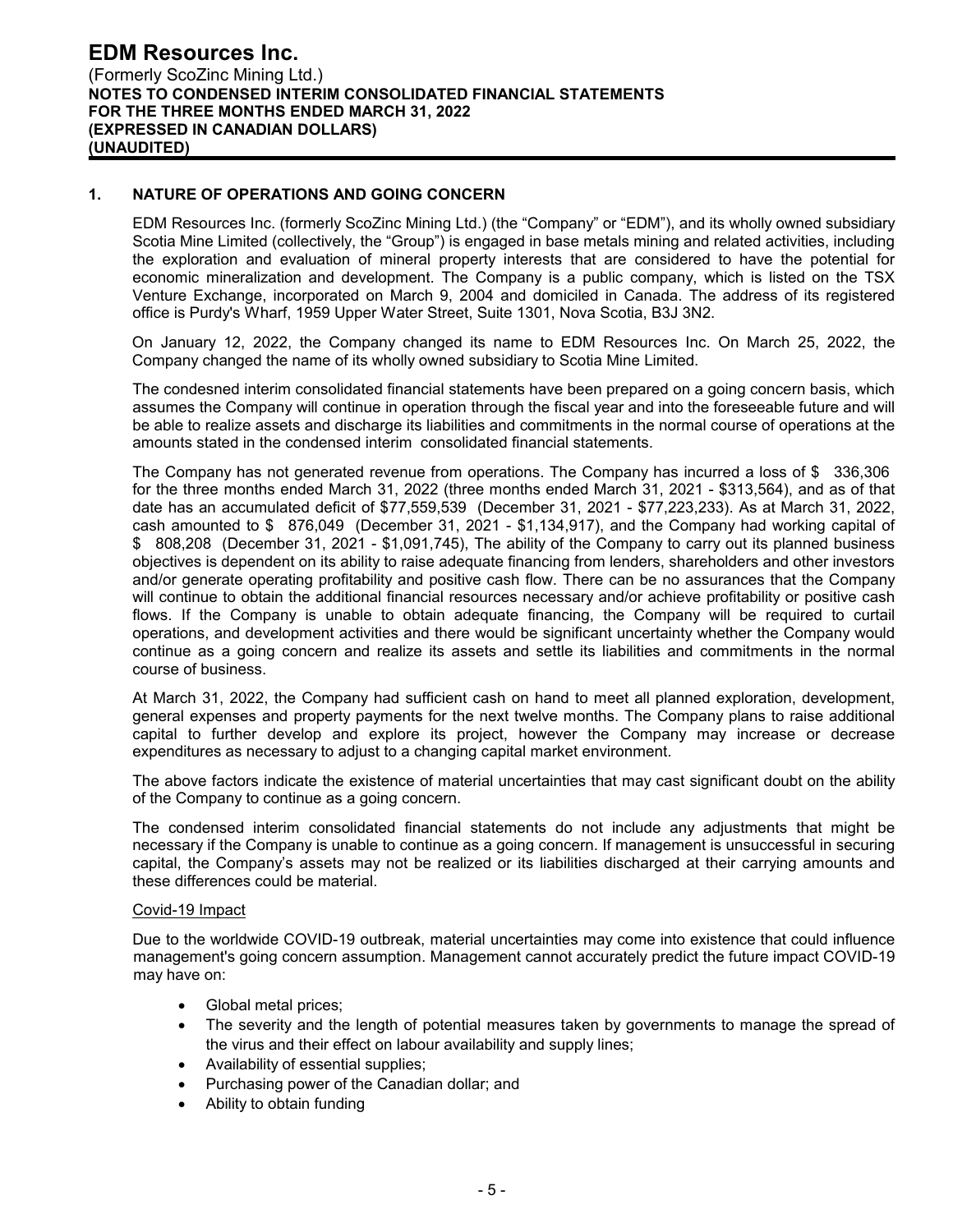# **1. NATURE OF OPERATIONS AND GOING CONCERN (Continued)**

#### Covid-19 Impact (Continued)

At the date of the approval of these condensed interim consolidated financial statements, the Canadian government has not introduced measures which impede the activities of the Company. Management believes the business will continue and accordingly, the current situation bears no impact on management's going concern assumption. However, it is not possible to reliably estimate the length and severity of these developments and the impact on the financial results and condition of the Company in future periods.

# **2. ACCOUNTING POLICIES**

#### **Statement of Compliance**

These condensed interim financial statements have been prepared in accordance with International Accounting Standard 34, Interim Financial Reporting. Accordingly, they do not include all of the information required for full annual financial statements required by IFRS as issued by IASB and interpretations issued by IFRIC. These condensed interim consolidated financial statements should be read in conjunction with the Company's audited consolidated financial statements for the year ended December 31, 2021.

These condensed interim consolidated financial statements were authorized for issuance by the Board of Directors of the Company on May 30, 2022.

#### **Basis of Presentation**

These unaudited condensed interim consolidated financial statements have been prepared on a historical cost basis, except for financial instruments which are measured at fair value. In addition, these consolidated financial statements have been prepared using the accrual basis of accounting except for cash flow information.

In the preparation of these unaudited condensed interim consolidated financial statements, management is required to make estimates and assumptions that affect the reported amounts of assets and liabilities, the disclosure of contingent assets and liabilities at the date of the financial statements and the reported amounts of expenses during the period. Actual results could differ from these estimates.

#### **Basis of Consolidation**

These condensed interim consolidated financial statements include the accounts of the Company, and its active subsidiary, Scotia Mine Ltd. All significant intercompany transactions are eliminated on consolidation.

#### **3. CASH HELD FOR RECLAMATION**

The Company is required to make reclamation deposits in respect of its expected rehabilitation obligations as set out below.

The Company has agreed with the Province of Nova Scotia (Department of Natural Resources) to remediate the Scotia Mine facility to an agreed status at the end of the mining operations at the site; as a result the Company is required to make reclamation deposits in respect of this obligation. As at March 22, 2022, a \$2,948,581 (December 31, 2021 – \$2,940,195) cash bond, including accrued interest, is posted with the Province of Nova Scotia.

In addition, the Company has a reclamation bond with the Nova Scotia Department of Environment for \$194,088 (December 31, 2021 – \$193,557), including accrued interest, which is required to address the potential replacement of domestic water supplies that could potentially be downgraded by mining operations.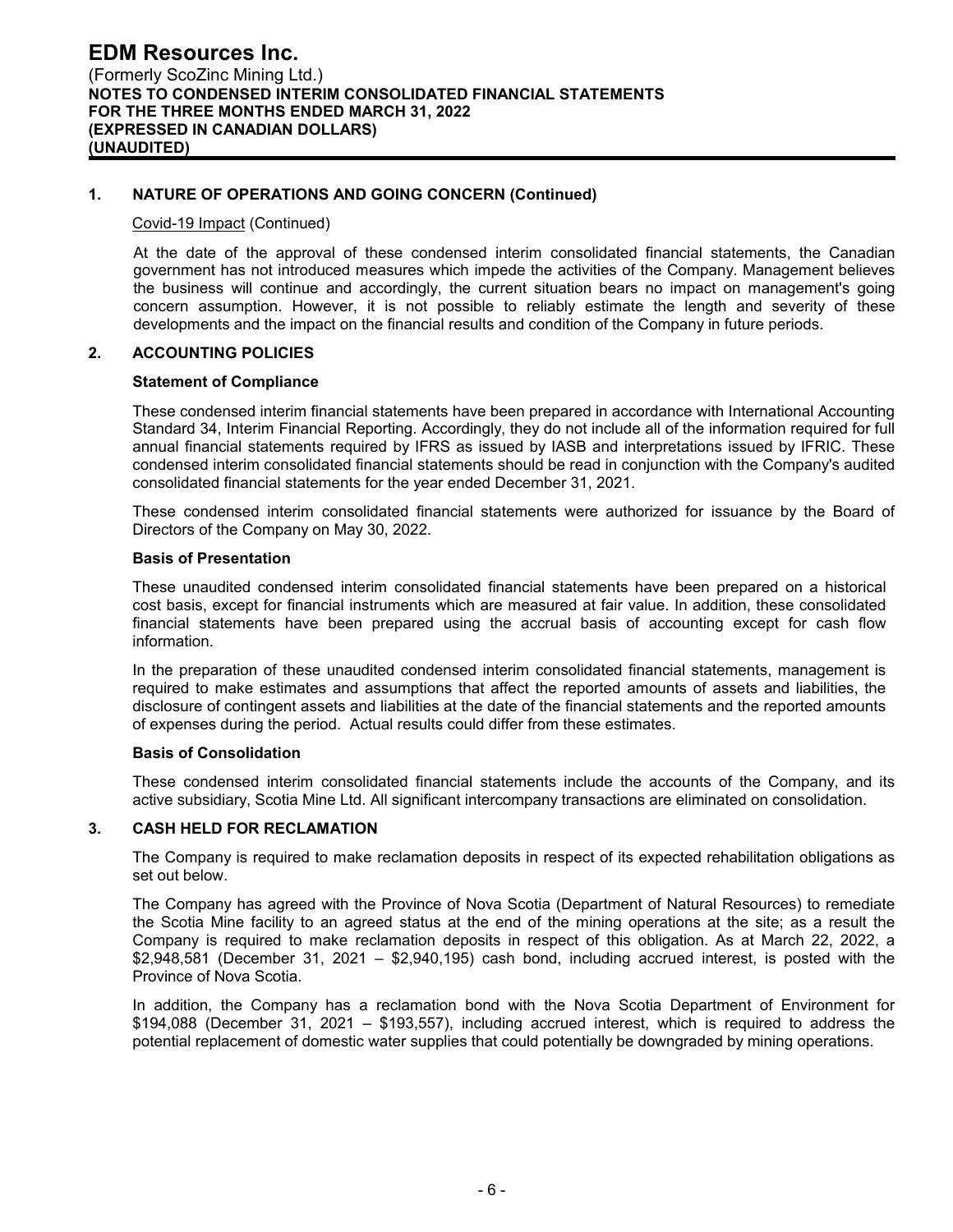### **3. CASH HELD FOR RECLAMATION (Continued)**

In fiscal 2021, the Nova Scotia Business Inc. ("NSBI") held a reclamation bond in the amount of \$100,000 in relation to the land which the Company leases from the organization in Sheet Harbour. The Company terminated its lease during the year ended December 31, 2020, and during the year ended December 31, 2021 \$109,915 in site remediation costs were incurred in addition to the amount of the bond for a total of \$209,915. During the year ended December 31, 2021, NSBI withheld the bond, pending determination of additional remediation costs which may be assessed to the Company, if any. As at December 31, 2021 and March 31, 2022, the Company continues to dispute the withholding of the bond. It is the Company's position that it has met if not exceeded its obligation.

# **4. PROPERTY, PLANT AND EQUIPMENT**

|                                                 | Mine Plant,<br><b>Equipment</b> | <b>Exploration</b><br><b>Field</b> |                                |
|-------------------------------------------------|---------------------------------|------------------------------------|--------------------------------|
|                                                 | and Land                        | <b>Equipment</b>                   | Total                          |
| Cost<br>Balance, December 31, 2020<br>Additions | $$9,307,141$ \$<br>4,500        |                                    | 836,641 \$10,143,782<br>4,500  |
| Balance, December 31, 2021<br>Additions         | $$9,311,641$ \$<br>24,552       |                                    | 836,641 \$10,148,282<br>24,552 |
| Balance, March 31, 2022                         | $$9,336,193$ \$                 | 836,641                            | \$10,172,834                   |
| <b>Accumulated Amortization</b>                 |                                 |                                    |                                |
| Balance, December 31, 2020<br>Amortization      | \$1,447,242 \$<br>2,592         |                                    | 836,641 \$ 2,283,883<br>2,592  |
| Balance, December 31, 2021<br>Amortization      | 1,449,834<br>5,207              | 836,641                            | 2,286,475<br>5,207             |
| Balance, March 31, 2022                         | $$1,455,041$ \$                 | 836,641                            | \$2,291,682                    |
| Net Book Value, December 31, 2021               | $$7,861,807$ \$                 |                                    | \$7,861,807                    |
| Net Book Value, March 31, 2022                  | $$7,881,152$ \$                 |                                    | \$7,881,152                    |
|                                                 |                                 |                                    |                                |

#### **5. ACCOUNTS RECEIVABLE AND PREPAID EXPENSES**

|                                        |   | March 31,<br>2022 | December 31,<br>2021 |
|----------------------------------------|---|-------------------|----------------------|
| Refundable GST/HST<br>Prepaid expenses | S | 59,777<br>40,149  | 86,476<br>38,656     |
|                                        | S | 99,926            | 125,132              |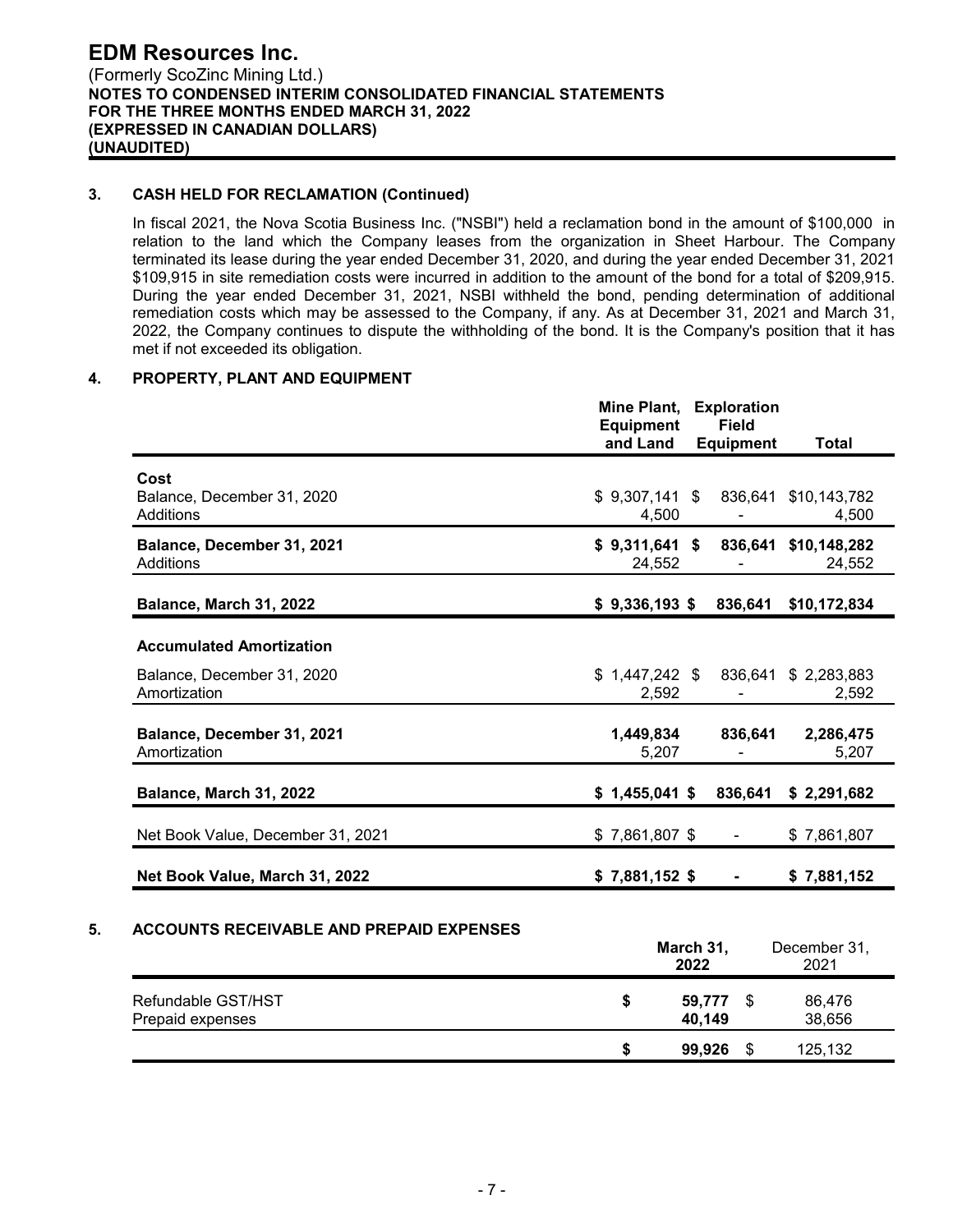### **6. EXPLORATION AND EVALUATION ASSETS**

#### **Scotia Mine Project, Nova Scotia**

As part of the business combination with ScoZinc Limited on May 31, 2011, the Company acquired 100% of the Scotia Mine and several other mineral resource prospects in Halifax, Nova Scotia. The properties are comprised of exploration licences and a mineral property lease that provides for zinc and lead exploration and development.

The following is a continuity of the Company's Projects:

| Balance, January 1, 2021<br>Additions        | S | 5,824,918<br>18,457 |
|----------------------------------------------|---|---------------------|
| Change in decommissioning liability estimate |   | 1,657,339           |
| Balance, December 31, 2021<br>Additions      |   | 7,500,714<br>59.871 |
| Balance, March 31, 2022                      |   | 7,560,585           |

# **7. ACCOUNTS PAYABLE AND ACCRUED LIABILITIES**

|                  |   | March 31,<br>2022 | December 31,<br>2021 |
|------------------|---|-------------------|----------------------|
| Trade payables   | S | 45,924            | 58,918               |
| Accrued expenses |   | 75,919            | 45,750               |
|                  | S | 121,843           | 104,668              |

#### **8. DECOMMISSIONING LIABILITY**

The Company has estimated that the present value of future rehabilitation costs required to remediate the Scotia Mine facility based on its current state.

Although the ultimate amount of the rehabilitation liability is uncertain, the best estimate of these obligations is based on information currently available. Current significant closure and rehabilitation activities include dismantling and removing facilities, equipment removal and remediation of the mine site.

The total amount of estimated undiscounted cash flow required to settle the Company's estimated obligation as at March 31, 2022 was \$6,903,002 (December 31, 2021 - \$6,903,002). The calculation of present value of estimated future cash flows assumed a discount rate of 1.27% (2021 - 1.27%) and an inflation rate of 4.8% (2021 - 4.8%). Rehabilitation costs are estimated to be settled at various dates between 2029 and 2032.

A continuity of the Company's decommissioning liability is as follows:

| <b>Balance, March 31, 2022</b> | \$8,703,126 |
|--------------------------------|-------------|
| Accretion                      | 8.056       |
| Balance, December 31, 2021     | \$8,695,070 |
| Change in estimate             | 1,657,339   |
| Accretion                      | 32,225      |
| Balance, December 31, 2020     | \$7,005,506 |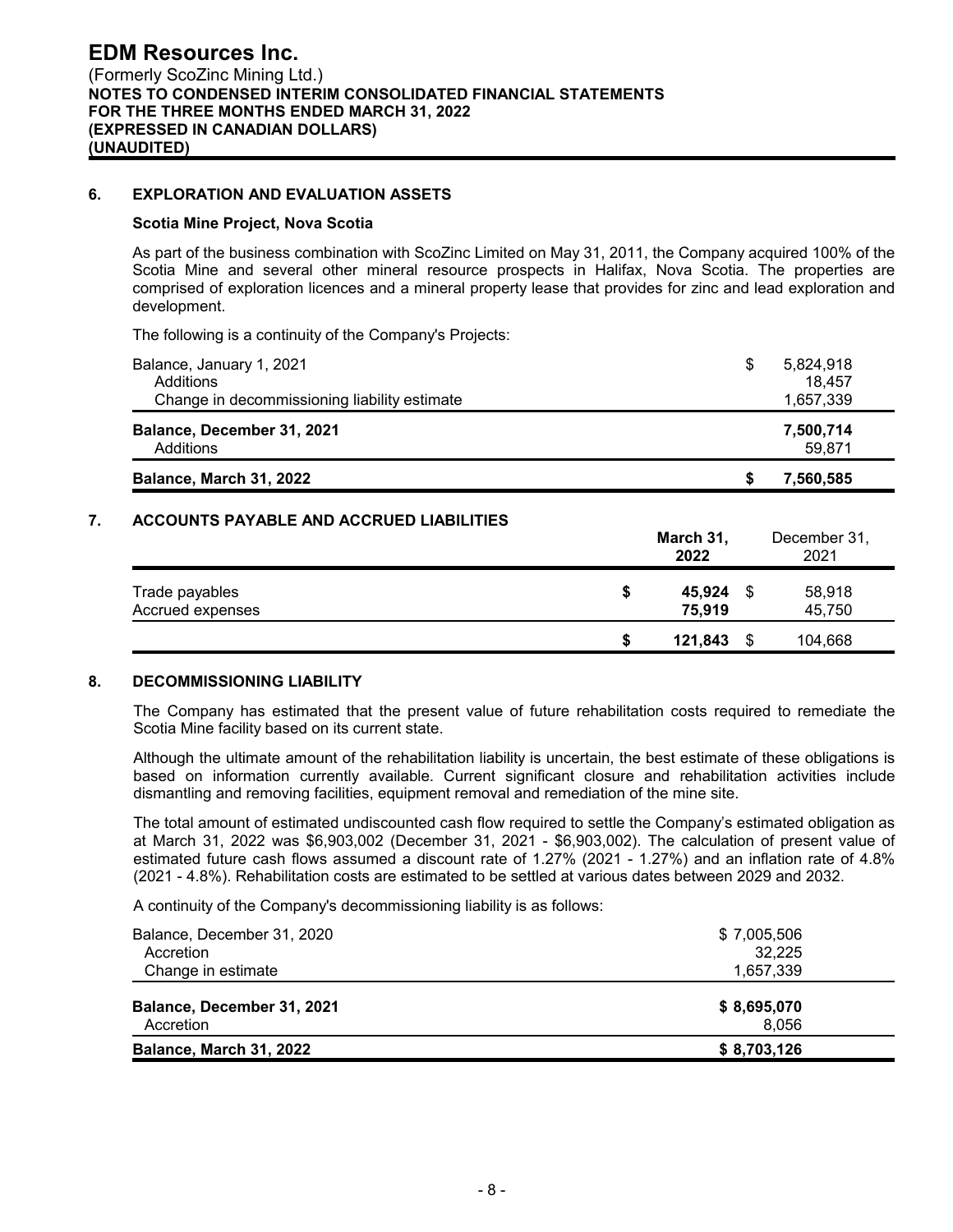### **9. SHARE CAPITAL**

#### (a) AUTHORIZED

Unlimited number of common shares without par value Unlimited number of Class A preferred shares with no par value Unlimited number of Class B preferred shares with a par value of \$10 per share

# (b) ISSUED - COMMON SHARES

|                                                              | <b>Shares</b>         |    | Amount                |  |  |
|--------------------------------------------------------------|-----------------------|----|-----------------------|--|--|
| Balance, December 31, 2020<br>Issued on exercise of warrants | 14,084,794<br>333,333 | \$ | 83,791,810<br>166,667 |  |  |
| Balance, March 31, 2021                                      | 14,418,127            |    | 83,958,477            |  |  |
| Balance, December 31, 2021<br>Exercise of warrants           | 17,932,068<br>110.400 | S  | 86,313,034<br>55,200  |  |  |
| Balance, March 31, 2022                                      | 18,042,468            |    | 86,368,234            |  |  |

# **10. SHARE BASED PAYMENTS**

#### a) **Stock Option Plan**

A stock option plan ("Plan") was established to provide incentive to qualified parties to increase their proprietary interest in the Company and thereby encourage their continuing association with the Company. Each year, shareholders of the Company approve the Plan at the Annual General Meeting. The Plan provides that the Board of Directors of the Company may from time to time, in its discretion, grant to directors, officers, employees and consultants of the Company, or any subsidiary of the Company, the option to purchase common shares. The Plan provides for a floating maximum limit of 10% of the outstanding common shares of the common shares as permitted by the policies of the TSX-V. Options under the Plan have terms and vesting as determined by the Board. The expiry date shall not be more than 10 years from the date of grant.

Share option activity for the three months ended March 31, 2022 and 2021 are as follows:

|                                                | Number of<br><b>Stock Options</b><br>Outstanding | <b>Weighted Average</b><br><b>Exercise Price (\$)</b> |
|------------------------------------------------|--------------------------------------------------|-------------------------------------------------------|
| Balance - December 31, 2020 and March 31, 2021 | 875,000                                          | 0.64                                                  |
| Balance - December 31, 2021 and March 31, 2022 | 1,287,000                                        | 0.61                                                  |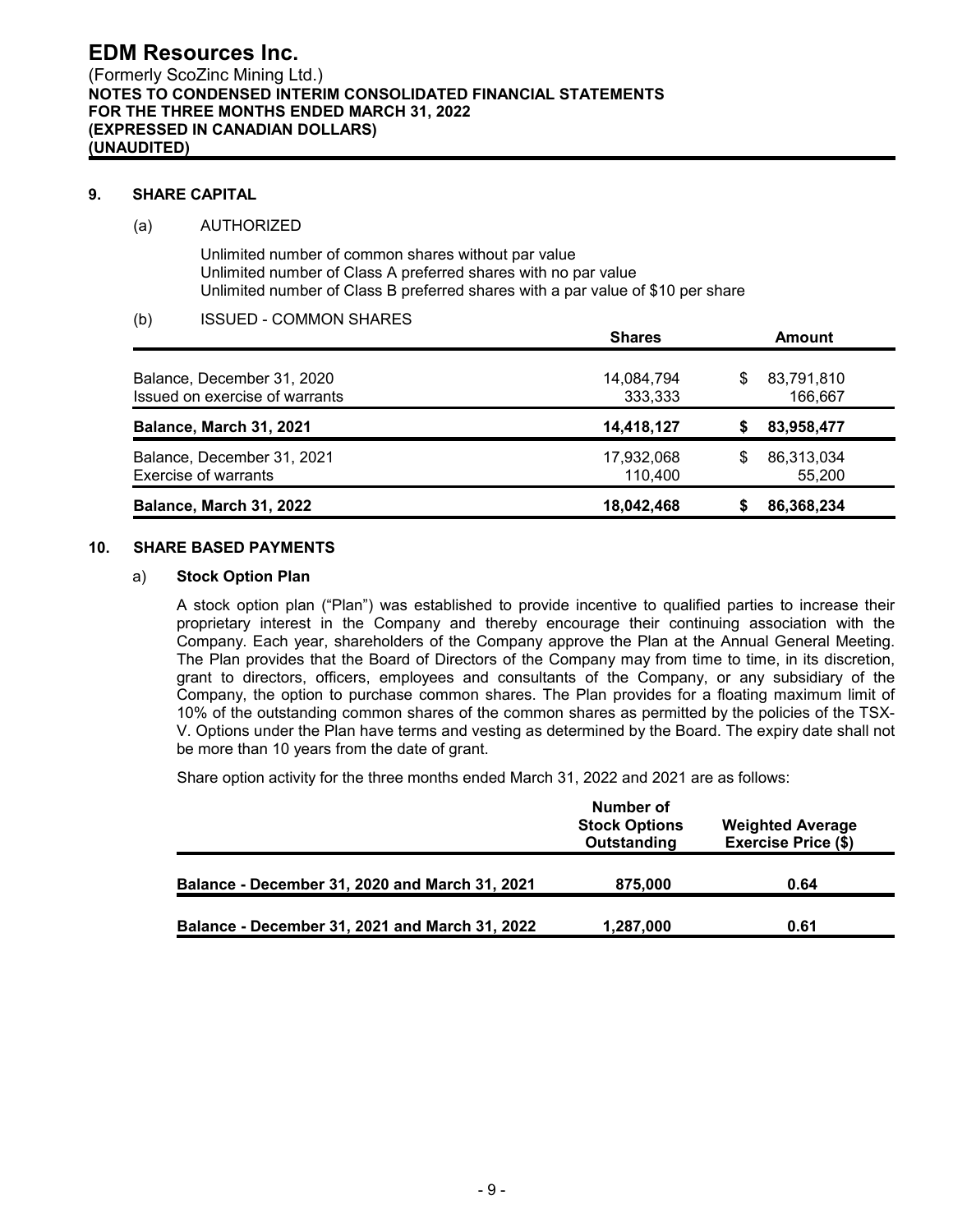# **10. SHARE BASED PAYMENTS (Continued)**

#### a) **Stock Option Plan** (Continued)

The following table summarizes information about stock options outstanding as at March 31, 2022:

| Number of<br><b>Options</b><br>Outstanding | <b>Expiry Date</b> | <b>Exercise</b><br>Price (\$) | <b>Weighted Average</b><br>Remaining<br>Contractual<br>Life (years) | Number of<br><b>Options</b><br><b>Vested</b><br>(Exercisable) |
|--------------------------------------------|--------------------|-------------------------------|---------------------------------------------------------------------|---------------------------------------------------------------|
| 157,000                                    | July 13, 2022      | 1.11                          | 0.28                                                                | 157,000                                                       |
| 205,000                                    | July 3, 2024       | 0.45                          | 2.26                                                                | 205,000                                                       |
| 90,000                                     | August 12, 2024    | 0.45                          | 2.37                                                                | 90,000                                                        |
| 50,000                                     | August 20, 2024    | 0.75                          | 2.39                                                                | 50,000                                                        |
| 50,000                                     | August 20, 2024    | 0.60                          | 2.39                                                                | 50,000                                                        |
| 20,000                                     | October 3, 2024    | 0.60                          | 2.51                                                                | 20,000                                                        |
| 9,000                                      | October 3, 2024    | 0.45                          | 2.51                                                                | 9.000                                                         |
| 9,000                                      | October 3, 2024    | 0.60                          | 2.51                                                                | 9,000                                                         |
| 7,000                                      | October 3, 2024    | 0.75                          | 2.51                                                                | 7,000                                                         |
| 220,000                                    | June 18, 2030      | 0.45                          | 8.22                                                                | 165,000                                                       |
| 470,000                                    | October 29, 2031   | 0.60                          | 9.58                                                                |                                                               |
| 1,287,000                                  |                    | 0.61                          | 5.99                                                                | 762,000                                                       |

During the three months ended March 31, 2022, the Company recognized \$77,646 (three months ended March 31, 2021 - \$25,040) related to vesting of stock options.

### b) **Warrants**

The following table reflects the continuity of warrants for the three months ended March 31, 2022 and 2021:

|                                                    | Number of<br><b>Warrants</b><br>Outstanding | <b>Weighted Average</b><br><b>Exercise Price</b> |  |  |
|----------------------------------------------------|---------------------------------------------|--------------------------------------------------|--|--|
| Balance - December 31, 2020<br>Issued<br>Exercised | 7,732,864<br>(333, 333)                     | 0.54<br>\$<br>\$<br>\$<br>(0.50)                 |  |  |
| Balance, March 31, 2021                            | 7,399,531                                   | 0.54<br>S                                        |  |  |
| Balance, December 31, 2021<br>Exercised            | 3,545,531<br>(110, 400)                     | 0.50<br>S<br>(0.50)<br>\$                        |  |  |
| <b>Balance - March 31, 2022</b>                    | 3,435,131                                   | 0.50<br>S                                        |  |  |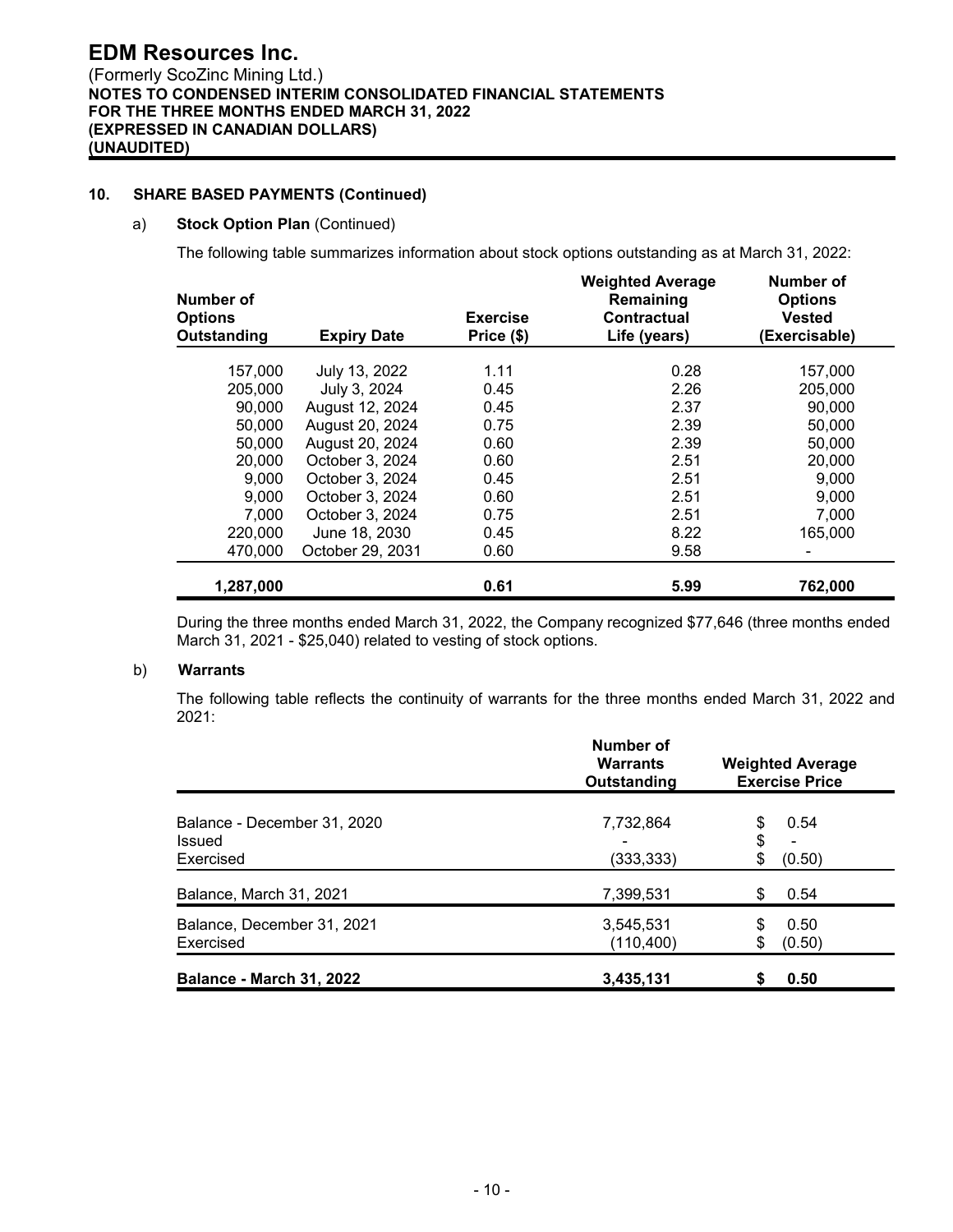# **10. SHARE BASED PAYMENTS (Continued)**

#### b) **Warrants (Continued)**

The following table summarizes the warrants outstanding as at March 31, 2022:

|                                             |                    | <b>Weighted Average</b>       |                                                 |                                               |  |  |  |
|---------------------------------------------|--------------------|-------------------------------|-------------------------------------------------|-----------------------------------------------|--|--|--|
| Number of<br><b>Warrants</b><br>Outstanding | <b>Expiry Date</b> | <b>Exercise</b><br>Price (\$) | Remaining<br><b>Contractual</b><br>Life (years) | Number of<br><b>Warrants</b><br>(Exercisable) |  |  |  |
| 1.694.178                                   | April 22, 2022*    | 0.50                          | 0.06                                            | 1,694,178                                     |  |  |  |
| 1,224,816                                   | May 22, 2022       | 0.50                          | 0.14                                            | 1,224,816                                     |  |  |  |
| 516,137                                     | May 29, 2022*      | 0.50                          | 0.16                                            | 516,137                                       |  |  |  |
| 3,435,131                                   |                    | 0.50                          | 0.10                                            | 3,435,131                                     |  |  |  |

\*Expired unexercised subsequent to March 31, 2022

#### **c**) **Restricted Share Units**

On October 25, 2019, the Company adopted a Restricted Stock Unit Incentive Plan ("the Plan"), pursuant to shareholder approval.

The number of shares reserved for stock options and all other forms of equity based incentive compensation under the Plan cannot exceed 10% of the Company`s issued and outstanding common shares.

During the year ended December 31, 2020, the Company granted a total of 188,456 Restricted Stock Units ("RSU") with a fair value of \$85,100. 123,456 RSUs vested on August 20, 2021, and 65,000 RSUs vested on November 5, 2021.

On February 25, 2021, the Company issued 7,200 RSUs which vest on February 25, 2022 with a fair value of \$5,040. On August 31, 2021, the Company issued a total of 87,719 Restricted Stock Units ("RSU") to an officer of the Company, with a fair value of \$50,000. These RSU's vest on August 19, 2022.

On November 5, 2021, the Company issued 36,765 RSUs which vest on November 5, 2022 with a fair value of \$25,000 to an employee of the Company.

During the three months ended March 31, 2022, the Company recognized \$13,185 (Three months ended March 31, 2021 - \$12,329) in stock-based compensation expense on the vesting of RSUs.

As at March 31, 2022, there were 131,684 (December 31, 2021 - 131,684) restricted stock units issued and outstanding.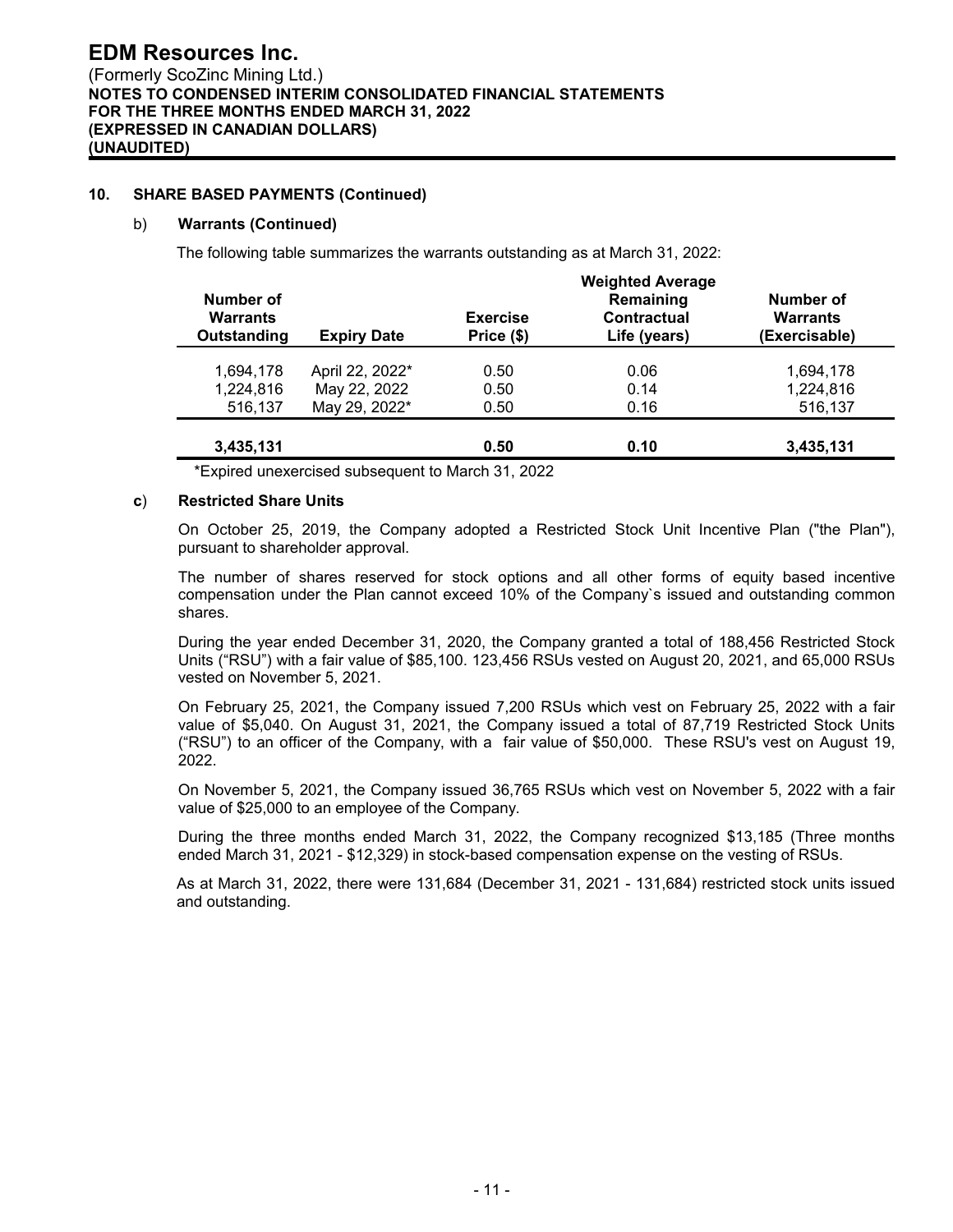#### **11. BASIC AND DILUTED LOSS PER SHARE**

Basic loss per share is computed using the weighted average number of common shares outstanding during the period. Diluted loss per share, which reflects the maximum possible dilution from the potential exercise of warrants and stock options, is the same as basic loss per share for the period ended. The effect of potential issuances of shares under options and warrants would be anti-dilutive for the three months ended March 31, 2022 and 2021 as they would decrease the loss per share, consequently the weighted average number of common shares outstanding for basic and diluted are the same.

# **12. RELATED PARTY TRANSACTIONS**

#### **Key Management Personnel Compensation**

Key management personnel include those persons having the authority and responsibility for planning, directing, and controlling the activities of the Company as a whole. The Company has determined that key management personnel consist of executive and non-executive members of the Company's board of directors and corporate officers and/or companies controlled by those individuals.

Remuneration attributed to key management personnel during the three months ended March 31, 2022 and 2021 is as follows:

| For the three months ended               |   | 2022             |   | 2021              |
|------------------------------------------|---|------------------|---|-------------------|
| Remuneration<br>Share-based compensation | S | 69,500<br>54.220 | S | 105,751<br>12,329 |
|                                          | S | 123.720          |   | 118,080           |

During the three months ended March 31, 2022, the Company incurred \$7,500, (three months ended March 31, 2021 - \$7,500) in services from Marrelli Support Services Inc. ("Marrelli Support") for Robert D.B. Suttie, President of Marrelli Support, to act as Chief Financial Officer ("CFO") of the Company;

As at December 31, 2021, amounts due to related parties totaled \$45,924 (December 31, 2021 - \$63,636) pertaining to amounts payable for key management remuneration, director's fees, support services from Marrelli Support, and reimbursement of expenses paid on behalf of the Company.

#### **13. LOAN PAYABLE**

In May 2020, the Company benefitted from a \$40,000 Government of Canada Covid-19 "Canada Emergency Business Account" loan, administered by the Royal Bank of Canada. In January 2021, this loan was increased by \$20,000, or \$60,000 in aggregate. The proceeds of the loan are interest free until December 31, 2022 with a 25% balance forgiveness if repaid by that date. After December 31, 2022, the outstanding balance will accrue interest at 5% per annum and is due in full by December 31, 2025.